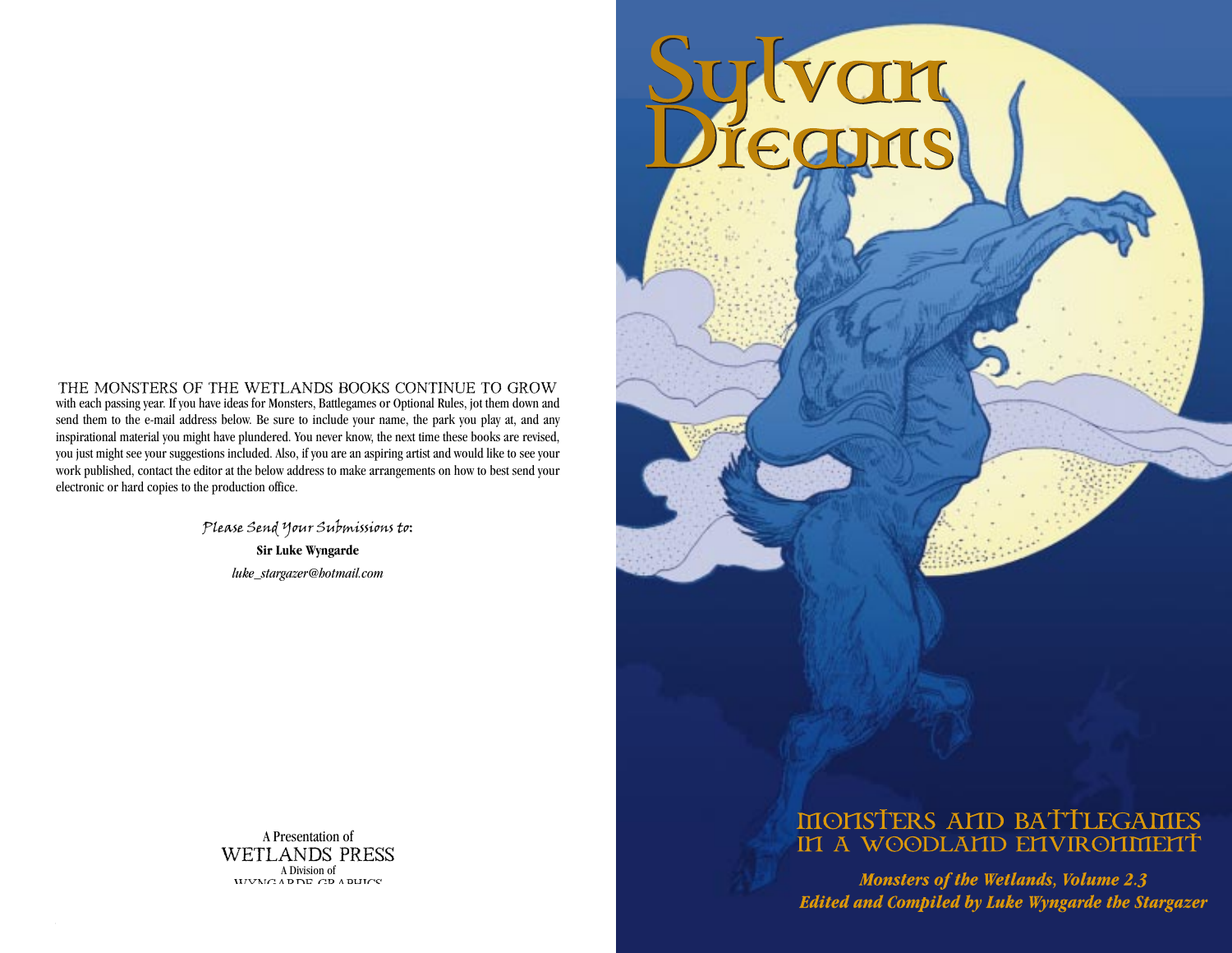# Welcome to a Sylvan Dreams

| The Dangers of the Sylvan World    |  |
|------------------------------------|--|
|                                    |  |
|                                    |  |
|                                    |  |
|                                    |  |
|                                    |  |
|                                    |  |
|                                    |  |
| <b>Beasts</b>                      |  |
|                                    |  |
|                                    |  |
|                                    |  |
|                                    |  |
| <b>Civilized Folke</b>             |  |
|                                    |  |
|                                    |  |
| Elf, Celtic (Bain-Sidhe)  10       |  |
| Elf, Celtic (Tuatha Di Danann)  11 |  |

#### *Mystical Creatures*

| <b>Servants</b>         |  |
|-------------------------|--|
|                         |  |
| <b>Sylvan Scenarios</b> |  |
|                         |  |

#### $Syl*i*$

- *Courts of the Fae .................................... <sup>20</sup> fine, and all is well ...*
- *Neutral Archer ........................................ 21*
- *Treeball ................................................... 21*
- *Treehugger .............................................. <sup>22</sup>*
- *Poket Fun ................................................ 22 Warcraft: Orcs Vs. Humans .................... 23*

#### Introduction

*The Dreams of Elves and Pixies are naught for Men to touch or know ...*

What started out seven years ago as an attempt to "fill in the gaps" in the Official Amtgard Monster Book (the *Dor Un Avathar, 7<sup>th</sup> Ed.*) has completely outgrown my wildest expectations. The first volume of *Monsters of the Wetlands* was a lasting success, the original books having long since gone the way of the dinosaur, giving way to copies of copies handed down through the years.

For a time, I thought to make a second volume, not so much a serial continuation (with all-new, alldifferent creatures) as a reprinting with additional material (like a dictionary being updated with modern slang). This project never quite saw the light of day, though the electronic proof continues to circulate in many Questmaster circles.

Still, the Monsters kept presenting themselves, so much so, it became almost instantly apparent that there were more beasties than could be contained in one book.

Thus, the creation of *Sylvan Dreams: Monsters and Battlegames in a Woodland Environment*, the third in a series of smaller, self-contained battlegaming supplements. Following a common theme (in this case, all things related to forests, trees, Fae and Elvish creatures), each of these booklets will present not only Monsters to challenge Questors of every level, but ideas for scenarios, quests and optional rules for making life miserable and interesting for the players and Monsters alike.

In closing, I want to extend my sincerest appreciation to Denah hap Tugruk and Reginald MacGinnty, both of the Wetlands, for their invaluable contributions to these projects. Also, to Sir Ivar Nefarious of the Burning Lands for the excellent *Dor Un Avathar, 7th Ed.*, the model for all others to emulate!

*I awake, see the world, I smile. This Dream is*

I remain. Sir Luke Wyngarde the Stargazer<br>Sage of the Wetlands



#### Warcraft : Orcs Vs Humans (Modified Militia)

**Materials:**Red headbands for the humans, green headbands for the Orcs, several boxes to serve as Gold Mines, piles of treasure markers or fake gold coins. You will also need one Reeve for Nirvana at each base and one for each Gold Mine in play.

**Set-Up:** Divide the populace into two equal teams: Orcs and Humans. Send the reeves into the forest (or spread across the battlefield) with the stocked Gold Mines. Each team should be given a roll of ribbon to mark out their base (which also serves as their Nirvana). Use the rules for simple Castle construction for more information.

**Object:** The etemal struggle between Orcs and Humans continues unabated on Amtgardia! All players begin with 3 lives. To start the scenario, all players are armed with a single melee weapon and up to 2 points of armor. As the teams spread out, they will discover the Gold Mines. Each player may only carry one gold piece at a time and it takes a 30 count to remove each piece. Only one player at a time may "dig" for gold. Players take their gold to their respective Nirvana reeve for a credit point. Once mined, Gold may be taken from a slain player, keeping in mind the limitations for how much Gold each player can carry. Once in Nirvana, Gold may not be taken from the base. Examples of how points may be saved or spent is detailed below.

#### **Structures:**

Make a set of index cards marked with the following information, one set per team, and given to the Base Reeves. To construct the structure below, first the required Gold must be payed to the Reeve, then one person must stand still and chant "Building 1 ... building 2 ... " up to the listed time count for each building. Once contructed, buildings may not be removed from play. These structures are not actually "built", the Reeve should just mark off the appropriate card and make note of it's effect on the team. The structures listed below are just examples, there are many, many other variations which couldbe used. Just be certain to make both teams have an equal chance at gaining these improvements.

- 1. **Barracks:** *20 Gold, 100 Count.* All players may carry shields, or fight with two melee weapons. All players on the team gain one additional life. For 5 Gold, one player may use a bow for the rest of the game. For 1 Gold, a player *Heal* himself of a wound, *Mend* a point of armor or restore a destroyed weapon or shield.
- 2. **Temple:** *20 Gold, 150 Count.* All players on the team gain one additional life. For an additional 5 Gold, one player may be granted unlimited use of the *Heal* spell. This Healer may use a medium shield and a short melee weapon, but may not wear armor of any kind. Taking 2 Gold to a Temple can purchase one additional life for any player.
- 3. **Blacksmith Shop:** *40 Gold, 200 Count.* Once constructed, any team member may trade 2 Gold Piece for an *Improved Weapon, Shield* or *Armor* (one per player at a time) This improvement must be marked with blue ribbon. For 5 Gold, one player can wear up to 6 points of armor for the rest of the game. For 3 Gold, one player can use throwing weapons. Any number ofplayers may buy these improvements.
- 4. **Wizard Tower:** *50 Gold, 300 Count.* This potent improvement transforms one player into a 6th level Wizard with a full complement of spellpoints. This Wizard may not use any weapons, only spells. Only one Wizard is allowed per team at a time. If slain, a new Wizard is generated in a 300 count. (May be the same player is he still has lives remaining.)

#### **Options:**

- 1. Play until one team is shattered. Or play until the Team Captain is shattered.
- 2. Reeves send spent Gold back to the Mines, if the Mines start running low. Or play until all the Gold is collected.
- 3. New levels of complexity may be added by allowing Gold to buy other things. Examples include buying Monsters, Siege Weapons, Relics, etc.

*23 Monsters of the Wetlands 2.3*

4. Fewer Gold Mines means more fighting. More Mines for longer games, fewer to speed things up.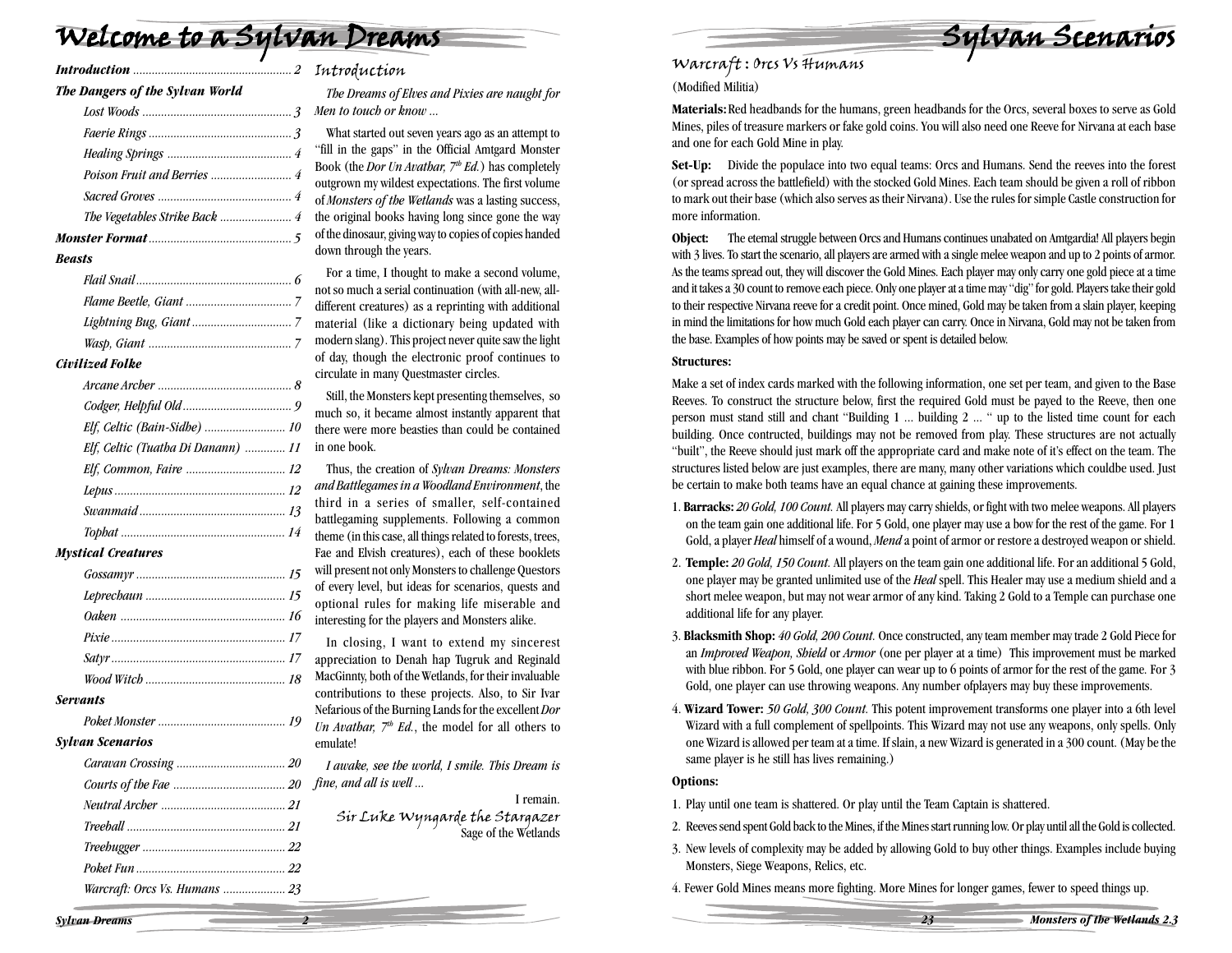

(Ditch, Militia or Class)

**Materials:** Ribbon to mark the trees.

**Set-up:** Mark two trees clearly with ribbon. One Nirvana should be marked off between them.

**Object:** Have someone from your team reach the enemy tree, place both hands on it, and count loudly to 100. Each count is one second. The count must be heard at least to Nirvana. While counting, nothing else may be in hand. It is okay to prop up a shield, though. The counter may move about the tree as long as he or she does not let go. It is possible for each team to be counting at each other's bases simultaneously. Obviously team members not counting will try to kill people counting at their tree, and protect those counting at the enemy tree. Once this is done, score one for the team that did it. If it seemed balanced, do it again. If not, adjust, and do it again. Deaths are 50 count. Dead people go to Nirvana and count. Upon finishing 50, they come alive as soon as they depart Nirvana. No fighting (or loitering) in the immediate vicinity (20' or so) of Nirvana. There are unlimited lives. Teams begin at their own tree.

#### **Options:**

- 1. A night variant in which glowing circles are used to mark Nirvana and the enemy base. In the night version the circle is placed on open ground, and the count must be made within it, instead of at a tree. This permits the counter to still wield weapons.
- 2. Another variant involves a "keeper" for each team. Keepers are prevented from crossing over past the midway point between the two bases. They only have a 25 count death, and return to life at or near their own tree. This tends to slow the game down more, with the emphasis on defense.

#### Poket Fun!

*Well, I won't come right out and say it, because the Copyright Police might be listening, but you all know which cartoon / card game this idea was ganked from. The object is to catch as many Poket Monsters as possible, either wild ones out in the woods or in battle against other Poket Enthusiasts. There are a couple of variations on this theme, both of which provide an really good game for a medium-sized group, regardless of the geekish nature of the concept.*

1. **I Want to be the Very Best Scenario:** Mark off the playing area, allowing plenty of room to manuever. Every Player begins the game with one Poket on their team. When the battle begins, Players and Pokets fight together agains the other teams, either in Tourney Style (with rounds and brackets) or Mass Pandemonium Style (where everyone just jumps in all at once!) In the Tourney version, Victors continue in the brackets and the losers are out of the game for now. Should a rival Poket be slain, the Victor has the option of trading Pokets with the vanquished foe or retaining his original Poket. In the Pandemonium version, when a rival Poket is slain, it comes alive and fights for the one who killed it for the next life. This version ends when one Player controls all the Pokets.

2. **Wild Poket Hunt:** Send several Pokets out into the playing field, each carrying as many tokens (beads, poker chips, etc.) as their are Hunters. The Hunters work alone, and may do battle with one another. They must first seek out a Poket to subjegate in battle, then once beaten the Poket hands over a token and joins the Hunters team. Then the Hunter must track down and battle all the other Pokets (with or without Trainers of their own) in an attempt to collect tokens from all of them. Any time a Hunter or his Poket slays a rival Monster, the Hunter has the option of trading team mates or retaining his original Poket. Hunters may only ever possess one Monster at a time. Tokens may NOT be taken off rival Hunters. The winner is the first Hunter to collect tokens from all the Monsters.

The Dangers of the Sylvan World

Listed below are a few ideas on how to make the gaming environment a little more hostile for the intrepid adventurer. Reeves should always take care to explain any new rules to all participants and to clearly mark any special encounter areas with visible ribbon.



#### Lost WOods

These rules are suited only to forest playing areas with well marked or established trail systems. The purpose is to simulate an unexplored wilderness setting, a dangerous place where wandering off the beaten path can lead to disaster.

- 1. Except as noted below, players may not venture more than five feet offthe established path. Doing so causes the players to become instantly *Lost* (as Healer spell) and must return to Nirvana and enter the Woods again (only this time alone, or with other Lost players who are waiting in Nirvana).
- 2. Assassins may move singly (or with other immune classes) through the Lost Woods up to 50 feet from the path.
- 3. Barbarians, Druids and Scouts are immune to the effects of the Lost Woods, and may roam freely throughout the gaming area. Any of these classes can escort one additional player through the Lost Woods, though the escorted player must stay within 10 feet or suffer the usual Lost Woods effects.
- 4. Scouts may lead a party of adventurers through the Lost Woods, though no more at a time than the Scout has levels of ability. (i.e.: a 6th level Scout may lead up to 6 players) However, the

escorted players can not roam more than 20 feet from the Scout, or they are subjected to the usual Lost rules.

5. Most Monsters are immune to the Lost Woods, but should consult the Reeve on a case-by-case basis. (i.e.: a gang of Trolls who "live" in the Woods would certainly be immune, but an Orkish raiding party might not be from the area at all, and thus would still have to follow the trails.)

#### Faerie Rings

Using colorful ribbon, mark out a circle of any decent size to represent a "circle of small, white mushrooms." Anyone bold enough to enter the ring is placed into an inescapable Circle of Protection for a 300 count. To make matters worse, victims so trapped are also instantly Charmed to sing and dance around the circle for the duration. When the count expires, the victim is forcibly ejected, minus ALL Enchantments he or she might have had when they entered. No Faerie Ring will trap the same person more than once per game. As an added bonus, Fae creatures (Sprites, Pixies, Unicorns, etc.) are immune to the nagative effects of Faerie Rings and may avail themselves of the Circle of Protection ability by touching the circle and reciting "Circle of Protection" x5.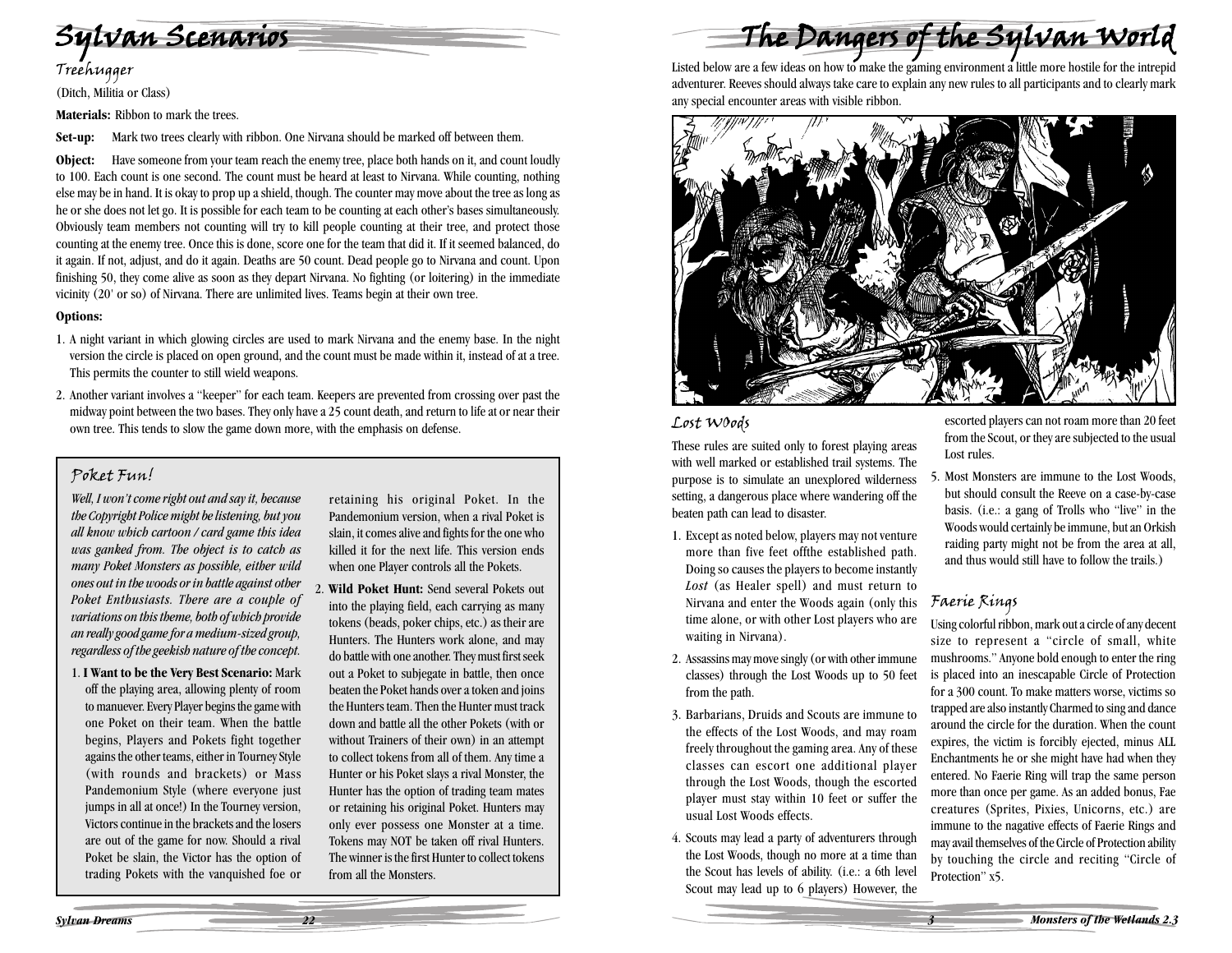

# Healing Springs

Elves are well known for their use of magical Healing Springs. Mark out the area with blue ribbon like any other water zone. Injured players who enter the spring are Healed of all wounds, disease and poison in a 50 count. Elves of all types utilize this effect in a 20 count. On the off chance the someone is slain within the confines of a Healing Spring, the players will be Resurrected in a 100 (even Elves and Monsters may be granted additional lives in this manner.

#### Poison Fruit and Berries

Okay, so this borders on cruelty, but it's funny as hell. Set a basket of edible goodies near a bush or tree. This could be anything from fresh fruit to hard candies, but should be very visually tempting. The nearby reeve explains to all who ask that this tree is

#### The Vegatables Strike Back

These encounters don't really qualify as Monsters *per se*, but are more of a hazard or condition of environment. In a fantastic woodland setting, many harmless forms of plant-life have been nutured by Elves and Oaken to aid in the defense of their homelands. Other varieties of deadly vegetation have evolved in response to the great number of natural and supernatural predators in the magical sylvan world. These encounters are best played by a Reeve or other non-player participant (so long as they don't mind being smacked with a foam weapon) because, as plants, these encounters generally do not move around much.

**Animated Trees:** Animated Trees may not move faster than a shuffling walk, and they can not turn around very quickly at all and the concept of "dodge" is lost on them. Each Tree is armed with one long or two short melee weapons (Natural, Red) though their attacks should be made deliberately slow and stiff. To destroy as Tree, hit the trunk "torso" 10 times with a Red or Blue weapon, or one strike with a *Fireball, Lightning Bolt* or *Flame Arrow*. Arm shots do not count on Animated Trees (as most trees have more than two branches), though legs shots count as torso hits. Animated Trees are immune to all magic, except as noted above.

**Wetlands Mantrapper Tree:** This strain of Animated Tree come with 2 to 4 reusable non-magical *Entangle* balls (at the Reeve's option) and a Natural, Red pole they break down and eat one (or better yet, pass the basket around to the whole team) the reeve should start a silent 100 count. At the end of the count, the reeve taps the first player who ate the berries and tells them they are dead. It won't take long before everyone who ate the berries is dead and standing in Nirvana wondering what hit them. Of course, high level Monks and Druids (and anyone else immune to Poison) are resistant to the effects, but they have no way of knowing if the treats are poison or not, until it's too late for their team.

#### Sacred Groves

Sacred Groves are the Holy Ground of Druids and sylvan Elves. Any Druid or Elf within a Sacred Grove gains the following benefits: 1. Gains a free *Plant Door* once per life. 2. May *Heal Self* (as Monk) once per life.

arm. Mantrappers can attack players trapped in their own *Entangles*, but usually only if the trapped person has tried to attack the tree or otherwise harm the nearby environment. These trees are notorious for the thick, mucous-like substance which composes their *Entangles* and renders them immune to flame.

**Thornflinger:** These trees are armed with a seemingly limitless supply of sharp thorns, which they use as ranged defense. Any creature foolish enough to come within 20 feet of a Thornflinger can expect a merciless barrage of dangerous spikes as a welcome. Give the Thornflinger as many throwing daggers, axes or darts as they can carry. Once spent, the Flinger should be allowed a few moments to gather up his ammo to continue fighting.

**Poison Thornflinger:** A poisonous variant of the standard Thornflinger. The *Poison* works in a 100 count. All weapons thrown by this plant are considered *Poisoned*.

**Toxic Gob-Lobber:** Another variant of the Thornflinger, only this one gets a box full of water balloons to hurl. Getting full-on splashed slays the victim instantly unless bearing Invulnerable Armor. Partial soakings can *Wound* the limb struck and/or render a weapon or shield useless (a la *Pyrotechnics*) until *Mended* or *Repaired. Hardened* and *Improved* weapons and shields (as well as *Enchanted* shields and all Relics) are immune to the Toxic Gob-Lobber.

Sylvan Scenarios Sylvan Scenarios

**Materials:** An archer **Set-Up:** Divide the populace into 2-4 equal teams

**Object:** To sway an archer to fight with you to the death. The teams are set equidistant from a central location. At that location start the Neutral Archer and a reeve. The reeve calls "lay-on" and the teams fight for possession of the archer. The last team alive with possession of the archer wins the game.



The Archer is dumb. The archer fights very loyally for whichever team possesses him or her. He fights with only his bow. His arrows only do 2 points. To posses the archer you must subdue him. The archer can only be subdued; any deathblow will subdue him. He fights for the first team he sees when he awakes. The archer fights for the team until another team subdues him. Subdual count for the Archer is 50 count.

#### Treeball (Class, Militia, or Ditch)

**Materials:**A safe Nerf-type ball, ribbons to mark goals and/or boundaries.

**Set-up:** Designate two trees roughly 300 feet away by tying ribbons around them. Divide the populace into two equal teams, one team near each tree. Place the ball in the center of the field.

**Object:** To get the ball to the opponent's tree. The first team to score 5 points wins the match. Reset teams at their trees after each scoring. Teams must scramble for the first possession of the ball, after that, the team who scores kicks-off to the other team.



**Options:** What you see is pretty much what you get. This is a fast, simple game. Have seen variants played where the ball has to be placed in a small circle, in a shield, in a bucket and thrown through a suspended hula-hoop.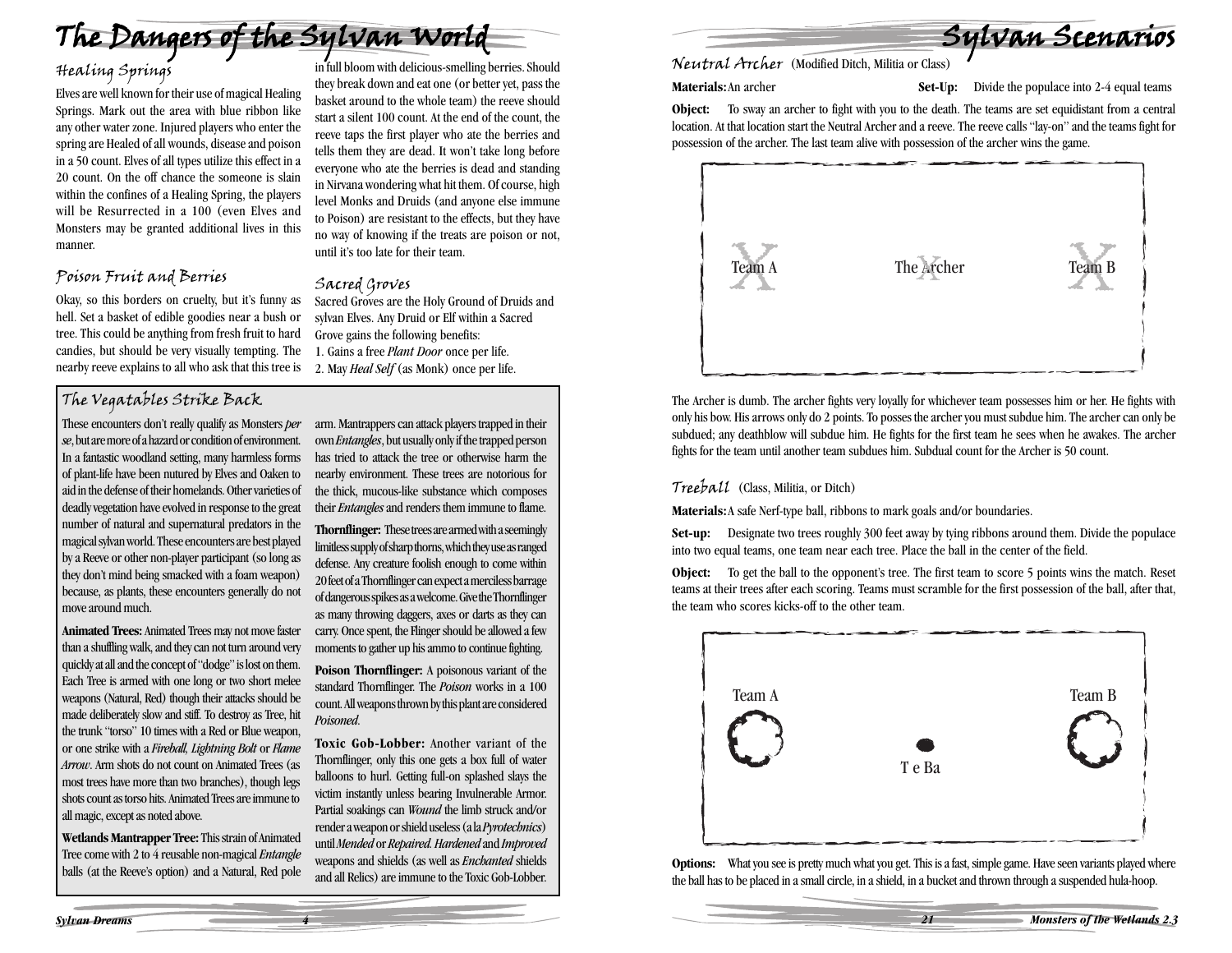Monster Format

Sylvan Scenarios<br>Caravan Crossing

(Class or Militia)

#### **Materials:**None

**Set-up:** Divide the populace into two teams. One to represent the Bandits and the other the Guards. One player should be designated a Political Figure and serve as the object of the battlegame. This game works best if there is a substantial playing area, particularly one with wooded areas.

**Object:** For whatever reason, the Political Figure wants to get from point A to point B in a hurry. The Figure has commissioned/recruited a team of Guards to escort him/her across the territory. Unfortunately, the way is plagued with Bandits and (possibly) other dangers. The Guards must safely transport the Figure from Point A to Point B, without losing the Figure to the Bandits, who are trying to capture the Figure for ransom.

To make matters worse, the Figure may never move faster than a walk. The game is over when a) the Guards make it to Point B with the Figure or b) the Bandits capture the Figure and hold him for a 300 count. **Options:**

#### 1. Give the Bandits one or more Monster allies, to aid their cause.

- 2. The Guards must never leave more than 100 feet from the Figure.
- 3. Place mundane hazards (quicksand, water, etc.,) in the path of the Guards or Bandits.
- 4. Make the teams unbalanced in favor of the Bandits, like two-to-one odds or worse. Make the Bandits all low-level non-magic classes and the Guards higherlevel with spellcasters.
- 5. Place Neutral encounters (like Healers or Unicorns) throughout the path.

#### Courts of the Fae (Modified Militia)

**Materials:** Lots of colored beads, lots of envelopes, colored headbands for both teams.

- **Set-up:** This battlegame requires a little preparation before play can begin, preferably done before the day of the actual battlegame. Reeves count out enough envelopes for each player to receive one (make a few extras in case of unexpected company!) In each envelope should be placed a colored headband and a number of beads between 3 and 10. Approximately 2/3 of the envelopes should have from 3-6 beads each, the remaining 1/3 should have between 7 and 10 beads. One envelope for each team should have 15 beads. There should be an equal number of envelopes with each teams colored headbands within. These envelopes are distributed randomly to the players on the day of the battlegame, before the game begins. Envelopes may not be opened prior to beginning the game.
- **Object:** This game represents the eternal struggle between the Seelie (Good) and Unseelie (Evil) Courts of the Faerie World. Players choose random envelopes, containing a number of beads and a headband. The headband represents what Court the player serves and the beads represent the Life-force of the individual Fae. The more beads, the more powerful the Fae becomes. Part ofthe intrigue of this game is that no one is certain who serves which Court, as the envelopes may not be opened until the game begins and may not be opened within 100 feet on Nirvana. Players do not have to reveal the color of their headband unless they engage in melee combat with another player. Once so engaged, the fighting players must stop and tie on their headbands. Observers do not have to reveal their headband, only those actively involved in combat. Should the pugilists wish to continue fighting (i.e.: they find they are not on the same team) anyone who is slain in combat must turn over one of their beads to the player who slew them. The slain returns to Nirvana for their life count. Should a player lose all his beads this way, they may return to Nirvana a claim a single bead with which to continue play.

*Courts of the Fae Chart*

| <b>Points</b> | Title                    | <b>Abilities and Powers</b>                                           |
|---------------|--------------------------|-----------------------------------------------------------------------|
|               | Pixie/Boggan             | Any wound kills, single short melee weapon                            |
| $2 - 5$       | Elf/Orc                  | Wounds as normal, any melee weapon or shield                          |
| $6-14$        | High Elf/Ogre            | Wounds as normal, any melee weapon, shield or projectile              |
| $15-20$       | Prince of Light/Darkness | One point Natural armor, weapons as above                             |
| $21+$         | Avatar of Light/Darkness | Two points Natural armor, weapons as above, <i>Heal Self</i> (2/life) |

What follows is the description of the format used for each monster. Clarifications for each section are described therein. In case of disputes, assume that the monster description is correct over any general rules listed herein.

#### Name of Monster

(Here is a two-letter code for the land where the monster was discovered, followed by the name of the person who submitted, created or inspired the monster).

- *BL Kingdom of the Burning Lands*
- DS Kingdom of Dragonspine
- EH Kingdom of Emerald Hills
- GS Granyte Spyre
- MS Mushroom Shrine
- SW Stormwall
- WL Kingdom of the Wetlands

**Type:** Animal, Civilized Race, Insect/Arachnid, Oriental Monster, Standard Creature, Servant Monster, Mystical Creature, or Undead Creature.

**Q/M Ratio:** Questor to monster ratio. This category is designed to give quest organizers an idea of how many questors it should take to kill a monster at its lowest level. If the word 'QUEST' is found after these numbers, the monster should only be used in a quest scenario and not in an average battlegame.

**Armor:** There are two types of armor, Natural and non-natural. The points of inherent armor a monster has before any additional worn armor is donned is Natural armor. Natural armor may be recovered by a *Heal* spell (recited once for each point of armor, in each location, that is being repaired). Monsters that can regenerate may recover a point of natural armor every 50 count. Natural armor also adds to armor bestowed by *Berserk* ability.

Any armor not referred to as Natural is, of course, non-natural armor. Non-natural armor is the armor we are all used to. Chainmail and studded leather are examples. Non-natural armor must be worn for a Monster to receive additional man-made protection (refer to Amtgard: Handbook on the Rules of Play, for a detailed description of non-natural body armor).

Some Monsters have a special type of armor called *Invulnerability*. *Invulnerability* is the pinnacle of protection. Every hit against invulnerable armor (whether it be a melee blow, a bolt of magic, a projectile or a verbal spell) will do a single point of damage to that location. Magics that do not do damage to a specific location (i.e.: *Sleep*) will do a point of damage to the torso.

This section also states what kinds of shields, if any, may be used by a Monster. For simplicity of play, all shields are treated as if a normal Amtgard class was using them (i.e.: Warrior). For a Monster to use a shield, this section must specifically state that a shield is available to it.

**Attacks:** This section includes the weapons that the Monster may use. Any weapon that is referred to as Natural (this includes claws, tails, and the like) are considered part of the monster. Any non-melee weapon that strikes a Natural weapon will deal damage to the limb wielding it, even if the limb is simulating a tail, etc. A *Heal* spell can bring back the limb and the weapon. Spells that require a weapon as a target have no effect on Natural weapons (i.e.: *Heat Weapon, Pyrotechnics*, etc.)

Some weapons are termed *White* weapons. There are two types. The first are the poisonous ones. They act in exactly the same manner as an Assassin's *Poison* ability. The second type are those that do damage as a siege weapon. These weapons will kill a person through his shield and/or armor in a single blow. Only the strongest of magics can protect against these weapons.

**Abilities:** This category is for any special abilities that the Monster has beyond those inherent to its type.

**Vulnerabilities:** Any specific weaknesses the Monster has are listed here.

**Garb:** Garb is a requirement for ALL Monster classes. No garb, no play. While this section suggests what type of garb may be worn by a Monster, imagination is the key. Have fun and wear the garb you and the Guild Master of Monsters feels best personifies the Monster.

**Description:** Nrrative about the Monster.

**Lives:** The initial number of lives that the Monster has. Not all monsters have a limit to their number of lives.

**Levels:** Here can be found a level by level description of abilities. Some Monsters do not have levels.

Monster levels differ from other Amtgard levels. The Monarch and Guild Master of Monsters decide the level of Monster to be played in a quest. If the Monarch and GM of Monsters have allowed a Monster to be played in a battlegame, the level of the Monster is determined by the amount of credits the person playing the monster has accumulated.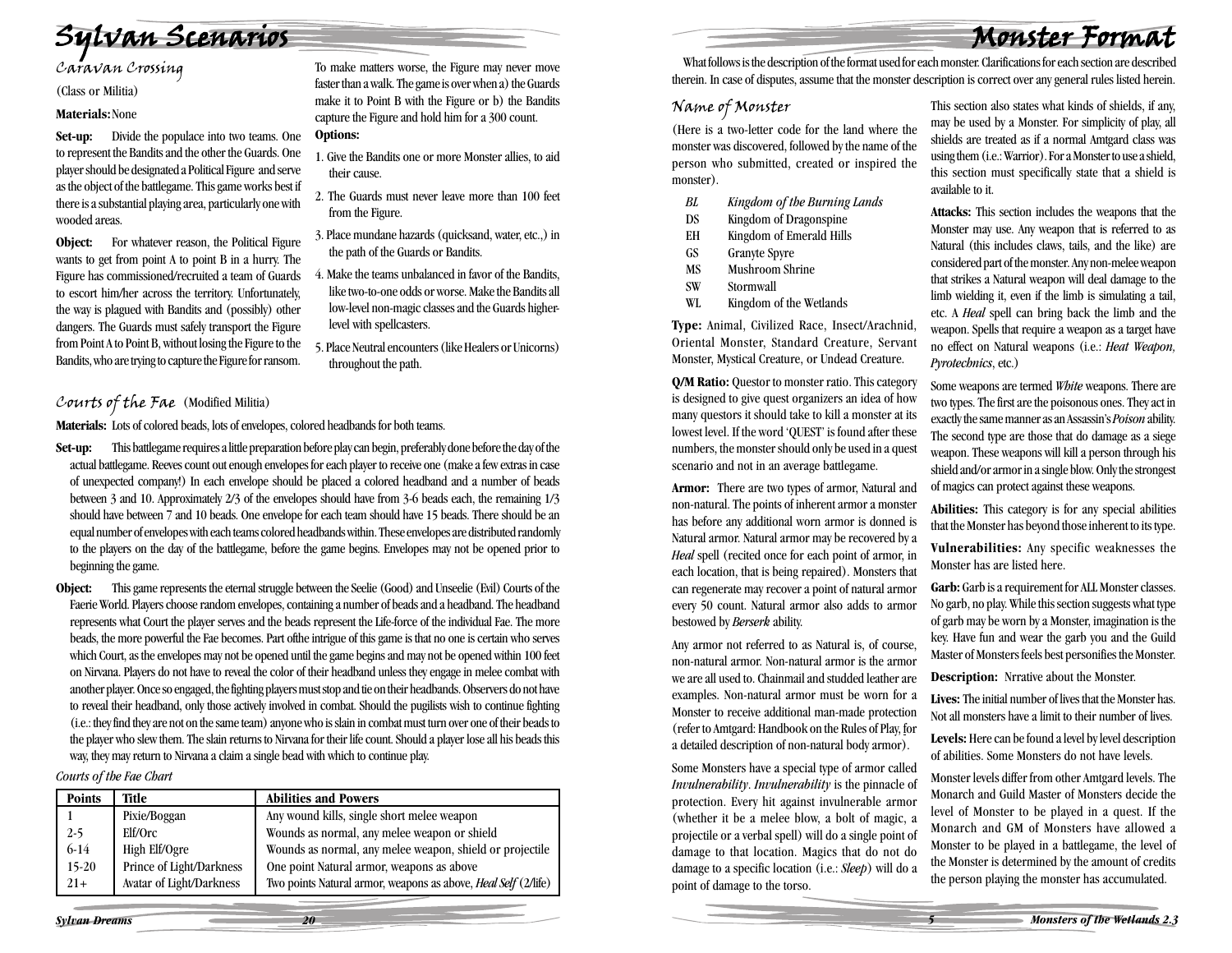### Beasts

Creatures in this category are generally non-intelligent in that they do not build structures, use tools, or practice "civilized" behavior. Most Beasts tend to travel in packs (or flocks) for support and protection.

Monsters in this category are afraid of open flame. Beasts will never approach more than 10 feet from a source of fire (charged *Fireball, Sword of Flame, Flamewall,* torch, etc.) unless they are cornered and forced to fight.

Giant Insects and Arachnids (Flame Beetle, Lightning Bug and Wasp, presented here) are immune to all Charm, Control and abilities which Hold or otherwise restrict movement and the spell of *Wounding*. This is listed in their descriptions as *Insect Immunities.*

#### Flail Snail

(DM: Nikolai Greyswift)

**Q/M:** 3/1

- **Armor:** torso counts as shield (the snail's
- shell), 2 points natural on each limb **Attacks:** 2 flails or clubs (Natural, Red)

#### **Abilities:**

- 1) *Entangle* (2 reusable bolts) The Flail Snails second defense is its ability to spit extraordinarily disgusting mucus at its prey, thereby immobilizing it by combination of shock/disgust/being covered in slime. Non-magical.
- 2) *Magic Resistance.* Any spell ball that hits its shell is ineffective due to the snail's strong magic resistance. Flail Snails are also immune to charm, control, and holding verbals (exception: Healer Stun) Note: spell of *Wounding* can not harm the snail's legs (what legs?) but may be directed at its "antennae" (i.e. the player's arms)
- 3) *Look Ma, No Limbs!* Because it's a snail (and therefore has no legs) leg shots do damage but don't hinder the snail from moving. In addition you must remove 3 limbs to kill the snail due to its natural toughness.
- 4) *Regeneration:* Regenerates limbs in 50, regenerates from death in 300, 1 point of all over armor will regenerate in 100 count
- 5) *Circle of Protection* (unlimited) simulates snail retreating into shell. Must say "Into my shell" x3 to activate and "out of my shell" x3 to get out, shell may be attacked while inside but the soft parts inside are safe.

#### **Vulnerabilities:**

- 1) Must never move faster than a slow walk. You're a **Lives:** 4 snail for cryin' out loud, act like one.
- 2) Since the shell counts as a shield, if a red weapon destroys it the snail dies and may not regenerate, thus it loses a life

3)Salt hurts! If for some reason the snail is covered in salt (used in quest upon creation of monster, a wizard had salt spell balls as spell components) 3 times in one life, flail snail is shattered. But whenever a snail is salted it may run for a 100 count (it really hurts)

- 4)Affected by Bardic *Presence* (they both like really bright colors, and are exceptionally aggravating, see the connection?)
- **Garb:** bright offensive colors or multi-colored face paint, antennae (especially those disco ball ones).
- **Description:** Once upon a time 2 demented wizards got together in their laboratory and started screwing around with creating life and made this freaky snail thing with mace heads on its antennae, and multi-colored peace signs, flowers and various other designs all over it. Horrified, the two wizards tried to destroy it, but found it nearly impervious to magic. Becoming scared, the creature fled the laboratory, made a mess, and escaped to the wild and reproduce more snails (how we're not exactly sure and probably don't wanna know). Now several of these things roam the countryside eating slime, trash, pets, and occasionally small children. Surprisingly Elves took a liking to it because of its ease in cleaning over polluted lands in a short amount of time. Yet at the same time many Kobold clans worship them as gods and make them into exceptionally slow war steeds.

**Levels:** None

These Monsters are not native to the Realm of Amtgardia but may be summoned here by powerful spellcasters. A specific type of spellcaster may sacrifice spellpoints to have one (or more) of these Monsters enter the game on their team. Servant creatures will rarely betray their summoners and will serve to the

Poket Monster (3) (WL; Various) **Q/M:** 1/1 **Armor:** 1 *Luck Point*

**Attacks:** 2 Natural melee daggers OR one singlehanded melee weapon

C

#### **Abilities:**

best of their ability.

1) *Luck Points* (by levels) The Poket may ignore one physical hit per Luck Point.

This is protection against spellballs but not verbal magic.

2) *Spellball* (one reusable bolt) Each Poket can chose ONE specific type of spellball to serve as an innate offensive power. Choices include any standard spellball (*Fireball, Iceball, Petrify,* etc.) or nonstandard types at the Reeve's discretion

**Vulnerabilities:** Every Poket has a special vulnerability that will slay it instantly on any hit. This should be a fairly common type of attack and the Reeve should approve all vulnerabilities. Examples include *Iceball, Poison,* Flame attacks, *Charm* type spells, any enchanted weapon, etc.

Servant

**Garb:** Pokets are all unique. Garb up according to the Poket you wish to portray.

**Description:** The small Poket Monsters are a fairly recent discovery in Amtgardia. These generally cute and furry

critters roam the world in search of humans and demi-humans to care for them. Pokets come in an astounding variety of forms from bright yellow Thundermice to dark and gloomy Ghostlies. Each Poket should be built using the rules above and approved by the Reeve. Theme is very important to creating Pokets, their powers and abilities will generally have a common style (i.e.: Fire-based, Plant-based, Poison-based, etc.) Any spellcasting class may summon a Poket to be their friend. If a Poket is poorly treated on its first two

(*Sleep* Powder, *Stun* Ball, *Charm* Bolt, etc.) 3) *Movement or Concealment Power* (1/life) Each Poket generally has a power that aids in movement or stealth. Examples include *Flight, Aquatic Nature, Sneak, Sanctuary, Invisibility, Pass Without Trace*, and *Circle of Protection*. Others are possible with Reeve approval.

4) *Special Offensive or Defensive Ability* (1/life) Every Poket is capable of a singular special ability that assists it either defensively OR offensively. Examples include use of a shield, use of throwing weapons, *Flameblade* on one weapon, a *Poisoned* weapon, *Forcewall* (1/life), or *Immunity* to one type of attack. There are many, many other possibilities.

etc.), it will rebel against its summoner and disappear from the game. Lives: 3 **Levels:**

lives (i.e.: ignored, forced into danger alone,

- 1st One *Luck Point*
- 2nd As above
- 3rd Two *Luck Points* total
- 4th May use Spec*ial Offensive/Defensive Power* (2/life total)
- 5th Three *Luck Points* total
- 6th May use *Movement/Concealment Power* (2/life total)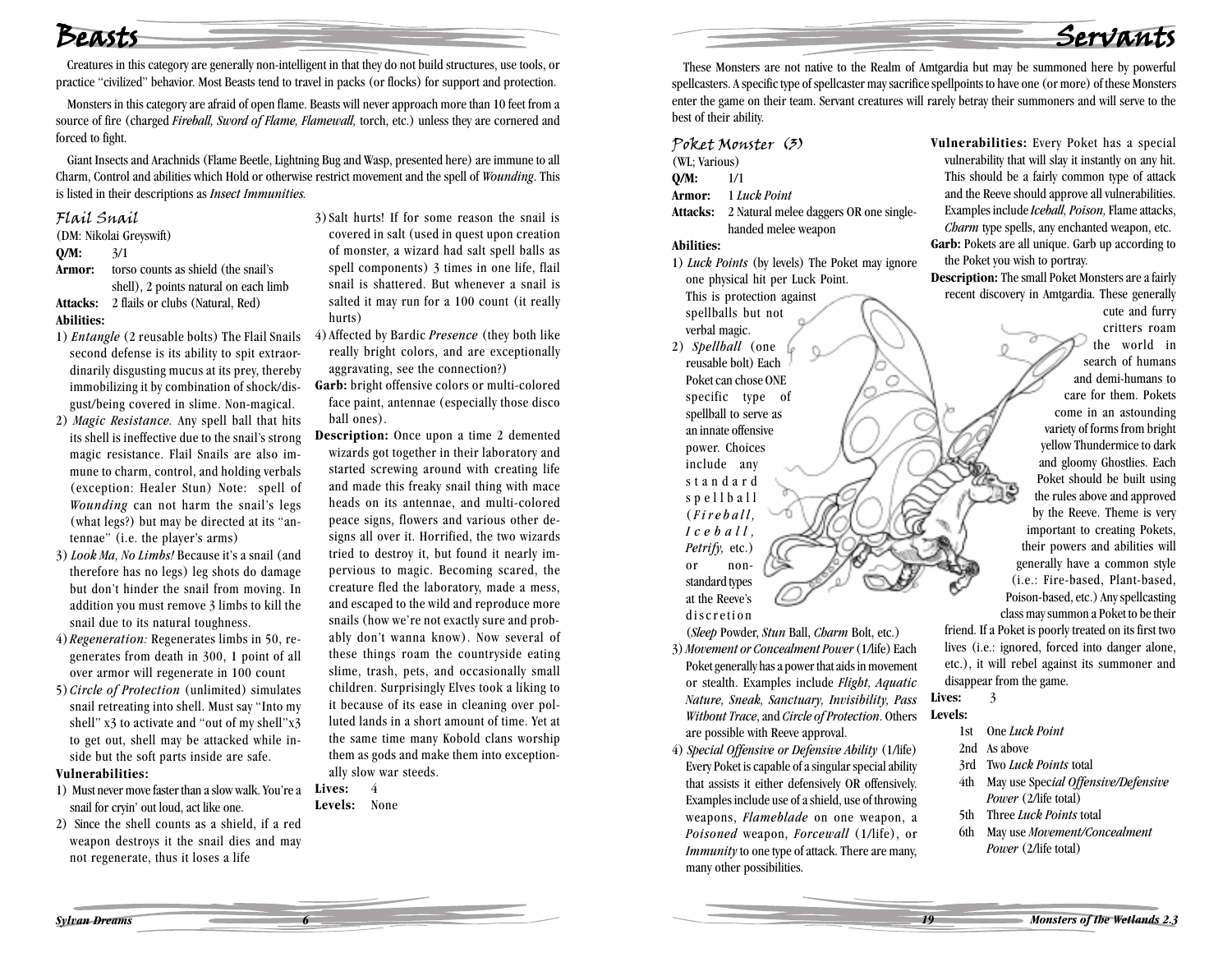# Mystical Creatures



#### Wood Witch

(MG: Alara the Drake) **Q/M:** 2/1 (QUEST) **Armor:** None **Attacks:** Spells only (see below) **Abilities:**

- 1) May cast the following spells with nearly unlimited ability: *Mend, Heal* and *Resurrect*. Limited to two *Resurrects* per individual per quest, and 5 *Mends* per team per Quest.
- 2) May cast the following spells and spell-like abilities (1/life) *Curse Weapon, Warp Wood, Mute, Pass Without Trace.*
- 3) May cast the following spells (2/life*) Wounding, Stun, Heat Weapon,* and *Finger of Death.*
- 4) *Teleport* (3/life) Only when threatened.
- 5)*Immune to Scout Entangle, Entangle Bolts, Petrify,* and *Thornwall.*
- 6) May *Charm* players (2/life) with a potent version of the Charm spell to which no one is immune. By choosing a target and saying "You look hungry. Let's go back to my tree for a nice meal" the Wood Witch can cause her target to return to her base for a 300 count. By choosing a target and saying "It's time for your nap" the Witch can cause a

target to *Sleep* for a 500 count. Charmed players can not be harmed.

#### **Vulnerabilites:**

- 1) *Magic Bolt* and weapons with *Bladesharp* or *Bludgeon* kill a Wood Witch on any wound.
- 2) *Banish* acts as a *Stun* spell.
- 3) Wood Witches will answer any "yes or no" question asked of her by a Bard of any level.
- **Garb:** Woodland greens and browns, long leafpatterned robes
- **Description:** Wood Witches are neutral spirits of ancient trees who prefer to avoid open conflict by hiding in the forest. Wood Witches may be of either sex, though females are far more common. These creatures will come to the aid of Elves, Healers, Druids, or Scouts in trouble, and will often aid those who are polite and kind to them. Wood Witches cooperate with Unicorns, and the two creatures together can prove quite formidable when annoyed. Many Monsters (especially intelligent, forest dwelling ones) treat these creatures with respect because anyone may

approach the Witch for help when wounded. Lives: 6 (or more depending on the quest) **Levels:** None.

# Beasts

- **Garb:** Black and brown clothing. Strap some of those glow sticks (the green kind sold everywhere) to your butt.
- **Description:** This Lightning Bug is a gargantuan of its species. Giant Lightning Bugs have evolved into dangerous enemies, using their internal glow to cause a variety of deadly effects.

Lives: 3

Flame Beetle, Giant (MS: Orel the Red)

**Armor:** 3 points Natural

1)*Immune to Flame* 2)*Fireball* (as Wizard, by levels)

*5) Insect Immunities*

weaponry

Lives: 3 **Levels:**

**Q/M:** 2/1

**Abilities:**

**Attacks:** One Long Sword (Natural, Red)

3)*Flameblade* (as Druid, by levels) On own natural

**Description:** These hulking behemoths dwell near active volcanoes and other places were they can bask in the heat of magma. Their shiny chitinous exoskeletons are resistant to fire and heat, and have been carved out by humans wishing to cross lava pits. They are omnivorous and eat almost anything that moves or has a strong odor.

*4) Tunneling* (as Assassin *Teleport*, by levels)

**Garb:** Shiny black with dark red spots.

1st *Fireball* (1/bolt, reusable)

3rd *Tunneling* (1/game) 4th *Fireball* (2/bolts, reusable) 5th *Flameblade* (1/life) 6th *Tunneling* (1/life)

Lightning Bug, Giant (MS: Orel the Red)

by it's own verbal abilities.

May carry any number.

6)*Insect Immunities*

my lightning to strike thou." X3

**Attacks:** One dagger or short sword (Natural)

1)*Flight* (unlimited) "I take flight" x3 to activate, and "land" x5 to deactivate. Lightning Bugs may only be affected by ranged and verbal attacks while flying, and may not attack while in flight, except

2) *Call Lightning* (1/game) "(Target's name) I call

3)*Lightning Bolt* (unlimited) "Lightning Bolt" x5

4) *Pyrotechnics* (1/life) "I call upon my lightning to destroy that (specific object)" x2 5)*Immune to Electrical Attacks*

**Armor:** 2 points Natural

2nd *Flameblade* on own weapon (1/game)

**Q/M:** 3/1

**Abilities:**

**Levels:** Giant Lightning Bugs gain one additional *Pyrotechnics* at 3rd level (total 2/ life) and one additional *Call Lightning* at 6th level (total 2/game).

Wasp, Giant (MS: Orel the Red)

**Q/M:** 2/1

#### **Armor:** 1 point Natural

**Attacks:** one long sword or polearm (Natural) **Abilities:**

- 1)*Fear* (1/life) "I make thee afraid" x3 Victim becomes terrified of the Giant Wasp using this power. The target may only run away from any Giant Wasp that approaches him for 1000 count
- 2)*Flight* (unlimited) "I take flight" x3 to activate, and "land" x5 to deactivate. Wasp may only be affected by ranged and verbal attacks while flying, and may not attack while in flight.
- 3)*Swarm* (1/game) "I command my swarm to consume thee" x3 Treat as Call Lightning for all other purposes, except *Protection from Flame* offers no immunity.
- 4) *Touch of Stun* (1/life) By touching target and announcing "Stun!" x1, the Wasp can daze a potential victim prior to killing him. Honor has no meaning to insects and they will gladly kill a stunned victim. No class is immune to this ability. 5)*Insect Immunities*

Garb: Red and vellow horizontal stripes, antennae, and gossamer wings.

**Description:** The biggest bee you'll ever see!

Levels: Giant Wasps do not gain levels, though a 6th level Wasp is considered the Queen and she may command any other Giant Wasps to do her bidding.

*Sylvan Dreams 18*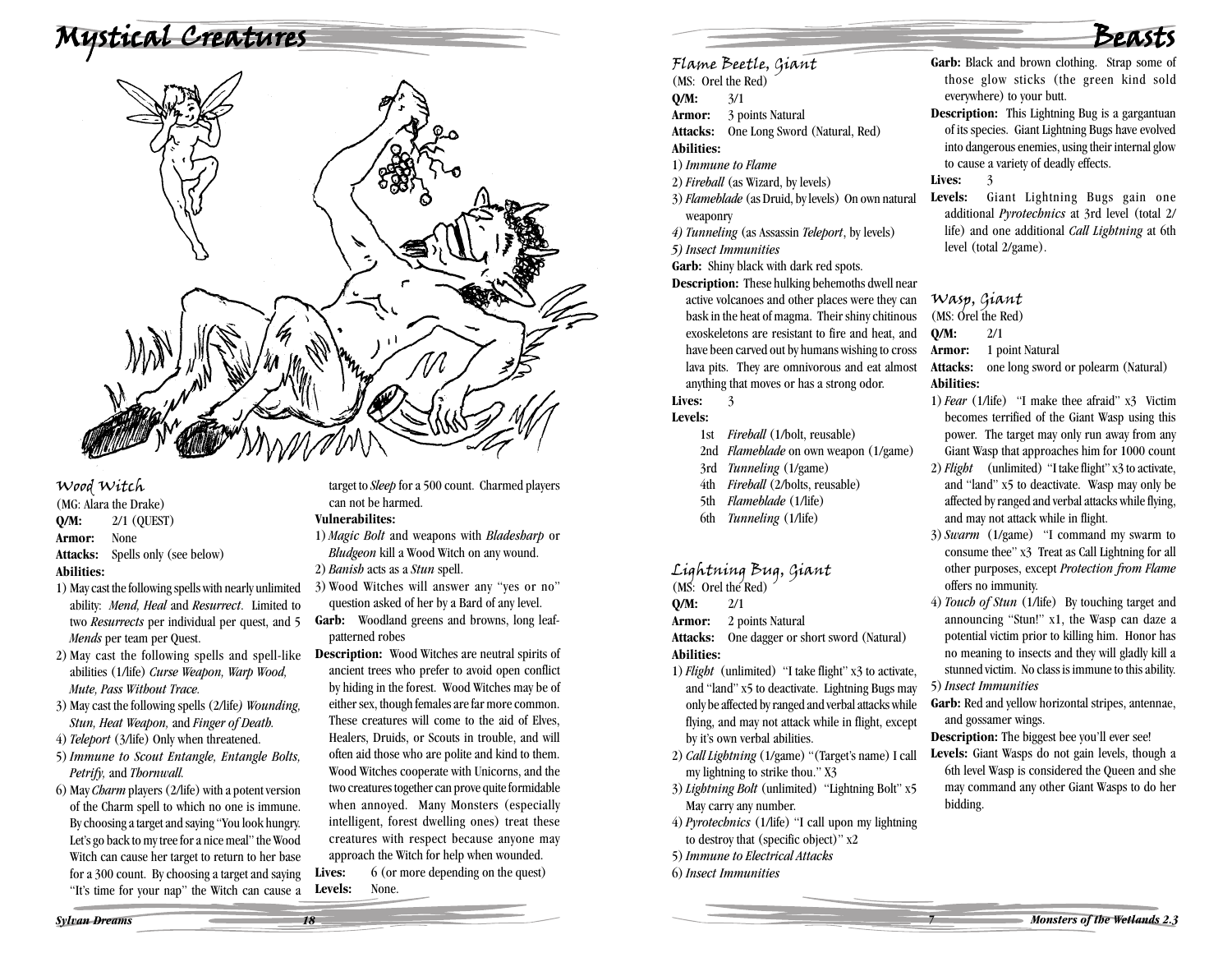Civilized Folke

The creatures detailed below are only "Monsters" in the absolute loosest sense of the word. Some of them are not true "races" at all, but tribes of mankind who have somehow separated themselves from the whole of humanity. The only unifying factor of the creatures in this section is that they all use tools, build shelters and clothe themselves.

#### Arcane Archer

**Q/M:** 1/1

**Armor:** None

**Attacks:** Any long or short bow, melee daggers **Abilities:**

1) *Magic-Caster : Healer, Druid, Bard or Wizard* Must choose one class . Gains spellpoints as a member of that class (with several restrictions, see below) Arcane Archers must adhere to all the usual Rules of Magic except as noted above. All spells must be cast as their descriptions (yes, you can move while casting *Wounding* and *Hold Person*)

2) *Mystical Archery:* An Arcane Archer is able to cast magic via arrows. An Arcane Archer charges his arrows with his magics as if they were spellballs - he must recite the incantation with the arrow in hand, after which the arrow is charged for a 30 count. Only one arrow can be charged at a time, and only one spell may be cast per

arrow. Enchantments can only be transmitted by special *Enchantment Arrows* (see below) Arrows charged with verbal magics may ignore all non-invulnerable armor. Buying a spellball magic multiple times is only useful for *Iceball, Entangle, Petrify* and *Flesh To Stone* for the number of people the Arcane Archer may have immobilized at any one time and will affect persons through vulnerable weapons and shields. *Fireball* arrows do not count if they bounce on the ground. An arrow must strike a valid target — a *Heal, Curse,* or *Stun* arrow would have to strike a person and will discharge harmlessly on weapons and shields. *Heat Weapon, Warp Wood,* or *Pyrotechnics* arrow may affect objects vulnerable to the magic but will have no effect on

players. A person with one layer of *Stoneskin* struck by an arrow with a verbal magic loses one layer in the area they were struck (or the *Stoneskin* could be destroyed completely if it was <sup>a</sup>*Dispel Magic* arrow). A *Wounding* arrow need not hit the limb that is to be destroyed.

3) *Enchantment Arrows:* The only arrows an Arcane Archer may use to bestow an enchantment. The Arcane Archer may place an enchantment on one of these and bestow the enchantment on a target. *Enchantment Arrows* with *Touch of Death, Magical Projectile, Harden* or *Enchant*

> *Weapon* aren't indestructible or harmful — they will only give those enchantments to a valid recipient of those enchantments, or waste the enchantment on an invalid target. If the arrow strikes an invalid target, the enchantment is lost. 4) *Cancel* (as Wizard) No arrow shooting needed. 5) All Arcane Archers are naturally *Ambidextrous*. 6) *Repair Bow* (1/life, as Archer)

#### **Vulnerabilities:**

æ.

1) An Arcane Archer may not carry enchantments or use Relics.

- 2) An Arcane Archer's arrow does **no** damage by itself, even if the person or item hit by an arrow is immune to the magic it was carrying (i.e., a barbarian hit by an *Entangle* arrow). Arrows are merely vessels for the spells they carry.
- 3) May have four arrows for free (not counting *Enchantment Arrows*). After that, they may purchase additional arrows at a cost of 1 spellpoint each.
- 4) Arcane Archers count as both a "bow" and a "spellcaster of the appropriate class" when figuring teams.

Mystical Creatures

- Pixie (SW: Star) **Q/M:** 2/1 **Armor:** None **Attacks:** One dagger or short sword, short bow
- **Abilities:** 1)*Invisibility* (1000 count per game) To activate
- this ability the Pixie must exclaim "Oh Forest, hide and protect me!" x2. While this ability is active, the Pixie may not influence a battlegame in any way, except to cast *Healing* on herself. To deactivate, the Pixie must declare "Oh Forest, release me!" x2. The 1000 count need not be used all at once, though it should be kept track of while Invisible. Left over time is transferred between lives. This power may not be dispelled, but will not function in an *Anti-Magic* zone.
- 2) Immune to Magic, *Poison*, and all forms of *Traps*. Pixies may still *Heal* themselves.
- 3)*Spells* (spellpoints gained by level). L*ost, Heal, Hold, Sleep, Mend, Mute, Truth, Charm, and Yield* (as Wizard, Healer and Bard spells) are the spells that may be purchased with the Pixie's spellpoints. The actual level of the spell is not considered, and all spells are worth one spellpoint. Each spell may be cast 1/life for each point spent on that power.
- 4) *Presence* (at 2nd level) As Bardic *Presence*, except that Monks and Barbarians may be affected by Pixie *Heal*, though they are still immune to her other spells.
- **Garb:** Brightly colored clothing, gossamer wings, glitter, flowers in the hair.
- **Description:** The Pixie is the smallest and most noble-natured of all the Sylvan Creatures. While Pixies are fond of duping mortals with their tricks and wit, they seldom lead their victims into real danger. Pixies are seen as tiny winged women with pointed ears and fine elfin features. All Pixies are innately magical.

Lives: 3

#### **Levels:**

- 1st *Invisibility*, 3 spellpoints total
- 2nd *Presence*, 6 spellpoints total
- 3rd 8 spellpoints total
- 4th 10 spellpoints total
- 5th Short Bow does 4 points of damage
- 6th 12 spellpoints

# Satyr<br>(WL: Stargazer)

- **Q/M:** 1/1
- **Armor:** None
- **Attacks:** Any single-handed melee weapon
- **Abilities:**
- 1) *Charm* and *Legend* (as Bard, by levels)
- 2) Immune to *Poison*, Charm and Control, *Entangle* and the harmful effects of *Thornwall*.
- 3) *Pass Without Trace* and *Pass Plant* (as Druid, by levels)
- 4) *Berserk* (as Barbarian, on last life)

#### **Vulnerabilities:**

- 1) *Wine:* Satyrs will not attack anyone who offers them a tasty beverage unless they are attacked first.
- 2) *Women:* Satyrs will not attack women of any "fair" race unless they are attacked first. This includes humans, Elves, Dwarves, Tophats, Lepus, or Dryads. This means women who are actively playing female characters.
- 3) *Song:* The Satyrical love for music is legendary. Any Bard (or other player) who is actively singing, dancing, or playing music will not be harmed by a Satyr. Of course, the Satyr may have other ideas once the entertainment stops!
- **Garb:** Small horns, furry leggings, bare chests, pan flutes
- **Description:** These hardy creatures have the torso of a man and the lower legs of a goat. Their love of partying and rampant displays of drunken vulgarity are legendary. It has been hypothesized that Satyrs are actually male Dryads (or vice versa) but this has never been proven conclusively.

Lives: 3 **Levels:**

- 1st *Pass Without Trace* (1/game) *Charm* (1/life)
- 2nd *Legend* (1/life)
- One additional life (total 4)
- 3rd *Charm* now (2/life), *Pass Plant* (1/life)
- 4th *Pass Without Trace* now (1/life)
- 5th *Charm* now (3/life), *Legend* now (2/life)
- 6th May *Berserk* on last two lives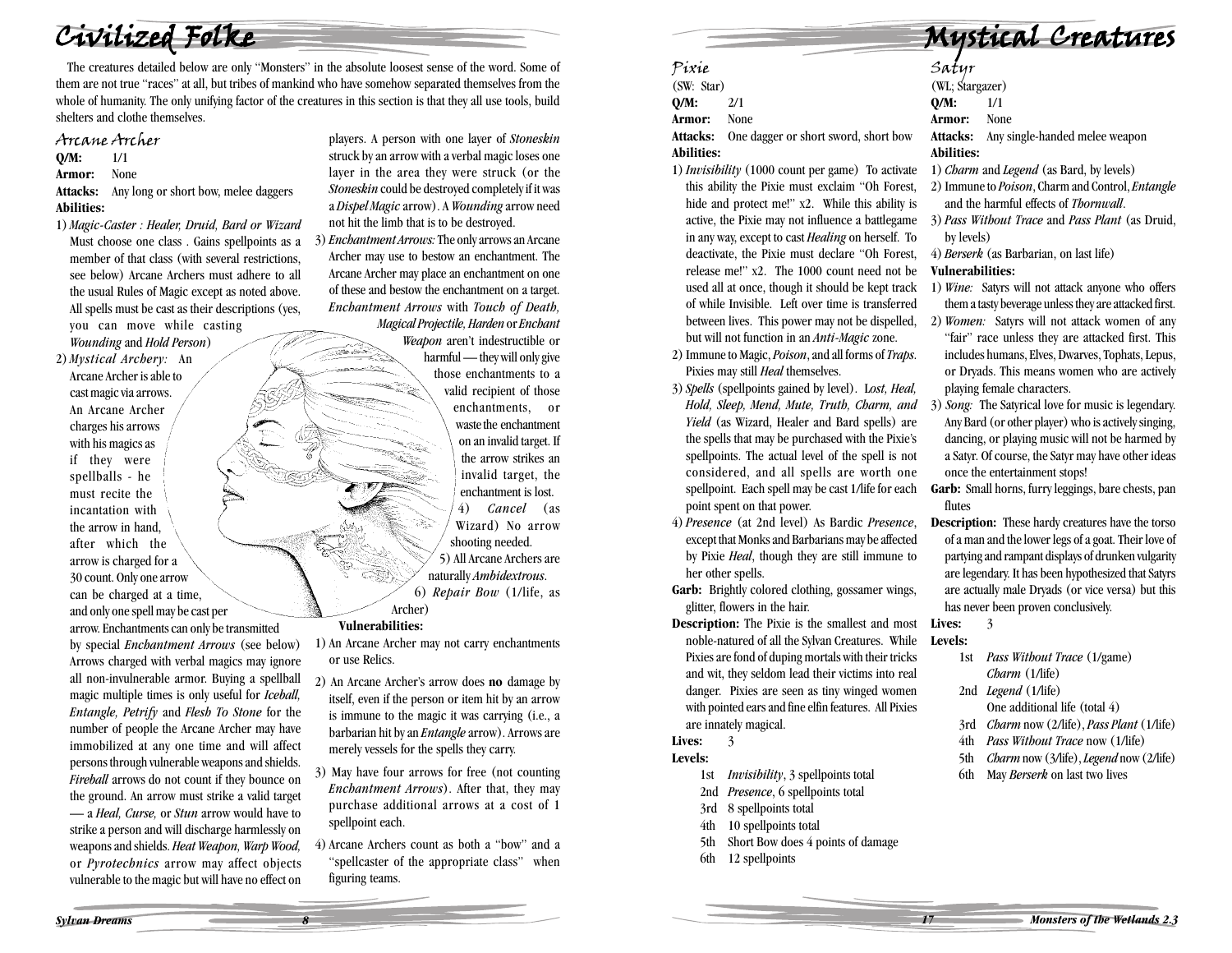# Mystical Creatures

(WL; Stargazer) **Q/M:** 3/1 (QUEST) **Attacks:** Two long swords or one polearm (Natural) **Armor:** 4 points Natural (initially) **Abilities:**

- 1) *Anti-magic Area* (unlimited) No human or humanoid magic may exist within 10 feet of an Oaken. This area is natural and may not be *Dispelled*. This has no effect on class abilities or non-magical talents of any kind. This area extends another 10 feet with each level the Oaken achieves.
- 2) *Heal Others* (2/life) Non-magical ability
- 3) *Heal Self* (2/life)
- 4) *Entangle* and *Lore* (4/life) Reeves should supply Oaken with plenty of Lore to share with players. 5)*Limited Target* - The tree chosen to represent the Oaken is vulnerable to attack, not the player representing
- the creature. Attacks to damage the Oaken must strike the tree trunk in order to be effective.
- 6) Bards, Scouts, Barbarians, and Druids will NEVER attack an Oaken, and are expected to defend these majestic creatures against attack, even if the attacks comes from within their own team.

**Vulnerability:** A tree trunk must be chosen to represent the Oaken, attacks must strike this tree in order to be effective. However the player representing the Oaken may not move from underneath the boughs of the chosen tree. Basically, the player is acting as the creature's prehensile limbs, and is not susceptible to attack.



- **Garb:** Browns and greens, leaves and floral prints. Stand very still and speak very slowly.
- **Description:** Oaken are magical plant-like creatures who live for centuries, yet never move from the place of their birth. Their natural magic resistance, and the effect they spread to nearby grounds, is highly valued by Druids, who often raise them from seedlings to protect their groves.

#### Lives: 1

**Levels:** Oaken gain one additional point of Natural armor after 1st level, to a maximum of 8 points at 5th level. Additionally, the *Anti-magic* area that surrounds them expand another 10 feet per level after the first, to a maximum of 60 feet at 6th level.

- 5) Regardless of the class chosen, they are forbibben the use of Neutrals, Fixed Enchantments, and zerocost spells (except *Cancel*, see above).
- 6) *Projectile Protection* and *Protection From Magic* will stop all Arcane Archer arrows except for *Dispel Magic.*
- 7) Monks may parry Arcane Archer arrows without penalty.
- **Garb:** As a magic-using class, and a bow is required. Body paint in the form of mystical and magical symbols would look awesome.
- **Description:** Arcane archers are spellcasters able to bind their magics to the arrows they wield. They are able to cast magics as a member of one of the four spellcasting classes All verbal magics and spellball magics are transmitted via an arrow to the target. Because of this, all spell ranges become irrelevant, but a target's visibility is no guarantee of a successful casting.

#### Lives: 3

#### **Levels:**

- 1st Magic points as 1st level spellcaster. May use one *Enchantment Arrow.*
- 2nd Magic points as 2nd level spellcaster.
- 3rd Magic points as 3rd level spellcaster. +1 *Enchantment Arrow* (total 2).
- 4th Magic points as 4th level spellcaster.
- 5th Magic points as 1st level spellcaster. +1 *Enchantment Arrow* (total 3).
- 6th Magic points as 1st level spellcaster..  $+1$  Life (total 4)

# Codger, Helpful Old (WL; Stargazer)

- **Q/M:** 1/1 (QUEST)
- **Armor:** none initially
- Attacks: club, staff, or melee dagger
- Abilities:
- 1) Heal, Mend, Cure Disease, Cure Poison (by level, as Healer)
- 2) Legend, Lore, Emotion Control (by level, as Bard) Legend is twice as powerful as Bardic ability, and may be used against 2 players per level. Even Druids and Barbarians will stop and listen politely to the Old Codger's ramblings. Codger's will

#### NEVER harm someone in their Legend.

Civilized Folke

- 3) *Pass Without Trace* (1/life, as Druid)
- 4) *First Aid* (by levels, as Scout)
- 5) *Animal Companion* (by levels) Helpful Old Codgers are rarely seen without their animal companions. These beasts serve the Old Codger without hesitation and will fight to the death to protect their master. Codgers do not take kindly to those who harm their pets, regardless of the provocation. As Codgers progress in levels, their animal companions get progressively more deadly.

Garb: Rags, furs, old robes and sandals.

**Description:** Old Codgers, particularly the Helpful variety, are hermits who live in the wilds outside urban areas. They are generally shy and reclusive, using their medicines and skills to aid the native fauna and friendly travelers alike. Helpful Old Codgers are best saved for Quest situations, where players and Monsters alike may be in need of healing, knowledge, or other services. Codgers will not join a team, and are as likely to help wounded creatures and players alike.

Lives:  $\frac{3}{3}$  (or as designated by Reeve) **Levels:**

- 1st *Animal Companion:* Wild Dog *Legend* (x2 normal effect), *Lore* and *First Aid* (1/life each)
- 2nd *Animal Companion:* Wolf *First Aid* (total 2/life), *Cure Disease* and *Cure Poison* (1/game)
- 3rd Companion: Great Cat *Heal* and *Mend* (1/life)
- 4th *Animal Companion:* 2 Wolves *Cure Disease* and *Cure Poison* (total 2/game), *Emotion Control* (1/game)
- 5th *Animal Companion:* Giant Weasel *Heal* and *Mend* (total 2/life), *Legend* (total 2/life, x2 effect)
- 6th *Animal Companion:* Cave Bear *Heal* (now unlimited but loses *First Aid*) *Emotion Control* (total 2/game), *Lore* (unlimited)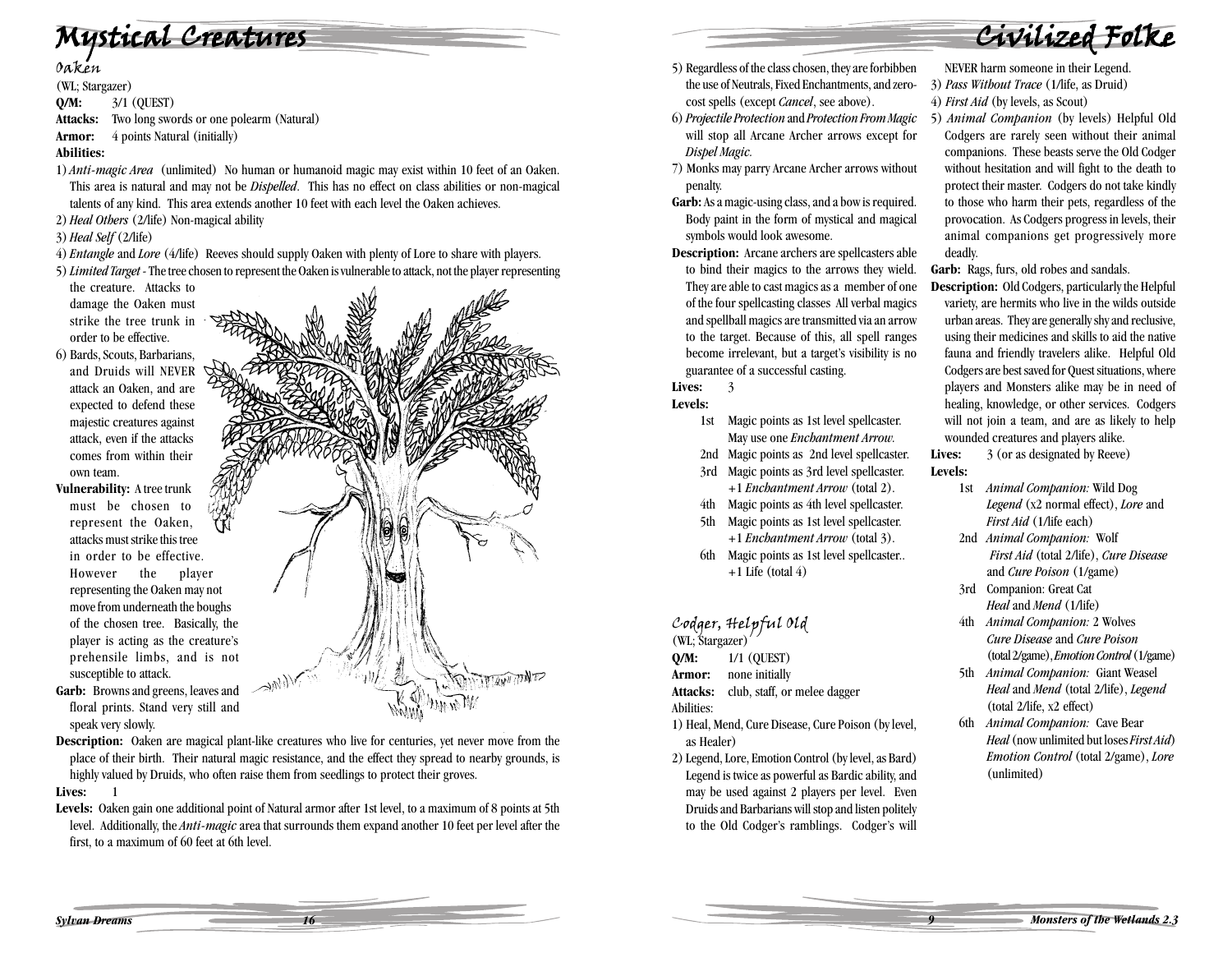Civilized Folke

# Elves, Celtic

*(EV: Mandrake the Bard)*

*Long ago, the Tuatha di Danann (the Tribe of Danu) came to the land we now know as Ireland and drove out the Firbolg, taking the lands for themselves. They prospered there, delving into the mystic arts, and thinking themselves masters of the world...until the Humans came.*

 *The arrival of Humans to Eire was a cause for much dissent within the ranks of the elves, for to deal with this incursion, they were of two minds. The majority of them felt that the Humans must be met with force and driven from the land like the cattle they were. A minority, however, cautioned that the Humans were not to be underestimated and that negotiation and peace was the only way to reach a satisfactory conclusion. This disagreement escalated, fueled by ancient feuds within the elves, and before long war ensued.*

 *One might think the minority dissent quickly quashed, they being far outnumbered. Yet among them were arrayed the finest, most accomplished practitioners of the mystic arts known to the elves, those not afraid to stretch the bounds and risks of their knowledge. So the war raged on while the Humans moved in almost unopposed. In the end, however, the Danann crushed the mystics, pushing those they named rebels into flight.*

 *Heady with success, the Danann turned upon the Humans but, weakened by their internal struggles, they found themselves soon defeated and forced to withdraw across the Veil, into the lands of the Sidhe where only they could go.*

 *In the meantime, the rebels took themselves across the waters to a rocky land, where they made peace with the humans there even as they withdrew to the dark places, within the earth and beyond the Veil. There they gathered their strength and there they increased their knowledge, vowing never to be drawn into such a meaningless struggle again.*

 *To the Danann, their place in the Universe remained supreme, themselves the royalty of all things under the heavens. Their former brothers and sisters they branded evil, and eschewed the arts they no longer possessed the knowledge of.*

*The rebels became known as the Bain-Sidhe (pale ones), for their paleness of coloration, and they delved into the most dangerous arts, seeking to protect themselves in the land that soon became known as Scotland.*

 *There is little love lost between the Tuatha di Danann and the Bain-Sidhe, for each sees the other as dangerous and evil. Who is in the right, no man can say.*

## Elf, Bain-Sidhe **Q/M:** 3/1

- **Armor:** May wear up to 2 points
- **Attacks:** Any sword, melee dagger, may use throwing weapons

**Abilities:** 1)*Pass Without Trace* (as Druid).

- 2) Immune to C*harm, Control, Sleep,* and *Lost*. 3) May cast spells, taken from the list at the end of this description, must have spell list.
- 4) The infections of Undead and lycanthropes will fail to change the elf into one of these creatures, but will instead act like *Poison*, causing death in 100 count, and curable only by *Cure Disease*.
- **Garb:** These Elves favor dark, functional clothing, but are as varied as humans in their tastes.
- **Description:** The Bain-Sidhe are a race of Celtic elves. They are tall and pale with long, angular features and pointed ears. They are related to the Tuatha di Danann but hold animosity towards them and are suspicious of other races.

#### **Lives:** 4 **Levels:**

- 1st *Pass Without Trace* (1/game) 2 Minor spells (total)
- 2nd May *Poison* one reusable melee weapon, as Assassin ability. *Antidote to Poison* (as Assassin, 1/life)
	- 3 Minor spells (total)
- 3rd 4 Minor spells and one Lesser spells (total)
- 4th *Pass Without Trace* (1/life) 4 Minor spells and 2 Lesser spells (total)
- 5th 5 Minor spells and 3 Lesser spells (total)
- 6th 5 Minor spells, 3 Lesser spells, and 1 Greater spell (total)

**Minor Spells:** *Mend* (1/life), *Cure Disease* (1/life), *Banish* (1/life), *Bladesharp* (1/life), *Circle of Protection* (unlimited), *Sever Spirit* (1/life), *Touch*

Mystical creatures are exactly the same as standard creatures except they all have one common vulnerability. Due to their extreme magical nature, the Wizard enchantment *Anti-magic* reduces the monster's level by one (Note: a Monster can not be reduced below first level).

## Gossamyr<br>(SW: Star)

- 
- **Q/M:** 1/1
- **Armor:** None
- **Attacks:** One melee dagger

#### **Abilities:**

1)*Flight* (as Wizard, unlimited)

2) Immune to all forms of magic

- 3)*Spell Turning* (unlimited) May catch and return any charged spellball thrown their direction. The spell still effects it's new target as if it had been charged and thrown by the Gossamyr.
- 4)*Stun* (by levels, as Healer spell)
- **Garb:** Scintillating butterfly wings, brown bodystocking
- **Description:** The Gossamyr (singular and plural) are a race of star-faring, intelligent butterflies. The Gossamyr feed off the ambiant magical energies shed by plantes that support life. They travel across the planes and between planets searching out new forms of life to satify their hungers. The feeding of Gossamyr normally go unnoticed, as they cause no harm to their "prey", though they have been known to attack powerful magical creatures (including human Wizards)

who use their powers for evil.

#### **Lives:** 3 **Levels:**

- 1st *Stun* (1/life)
- 2nd As Above
- 3rd *Stun* (2/life)
- 4th As above
- 5th Gains 1 point of Natural Armor *Stun* becomes (3/life)
- 6th Dagger is considered Red *Stun* becomes (4/life)

# Leprechaun (SW: Porthos)

**Q/M:** 2/1

- **Armor:** Up to 2 points non-metallic armor
- **Attacks:** One melee club **Abilities:**

1) May cast the following spells, each (2/life): *Warp Wood, Entangle, Bludgeon, Lost.*

2) May cast the following spells, each (1/life):

*Thornwall*, Enchant (Blunt) *Weapon, Pass Plant.*

Mystical Creatures

- 3) May grant up to 4 points of *Barkskin* per game, to any player, including himself. This powerful natural ability is not considered an enchantment, and as such may not be *Dispelled* or *Mended*. Other enchantments may be worn in addition to this boon.
- 4) *Pass Without Trace* (1/game)
- 5) *Transfer Life* (1/game, as Monk, see Vulnerabilities)
- 6) Cancel own magic at will, including *Entangled* victims.
- **Vulnerabilities:** At the start of every battlegame. The Leprechaun must hide his Pot O' Gold. If, during the course of the battlegame, a player finds the Pot and presents it to the Leprechaun, the Leprechaun is required to perform a magical service for the presenter. This includes casting one beneficial spell for the presenter AND transferring one of the Leprechauns lives to the same, even if this shatters the Leprechaun. Of course, the Leprechaun is allowed to do whatever he wishes once the Pot has been returned to him. A Pot O' Gold is NOT a game item for purposes of *Teleporting* and *Sanctuary.*
- Garb: Green garb, big green top hats, long-stem pipes, Pot O' Gold (required).
- **Description:** Little mischievous Irishmen, these elfin creatures live to play pranks on humans, especially Nobles and military types. They protect their Pot O' Gold at all costs, and will beg, cry, lie, and barter to have it returned to them.

#### Lives: 3

#### **Levels:**

- 1st As above
- 2nd As above
- 3rd May wear own enchantments and still cast magic
- 4th One additional *Pass Without Trace* (total 2/game)
- 5th One additional *Warp Wood* and *Lost* (total 3/life each)
- 6th One additional *Thornwall* and *Enchant* (Blunt) *Weapon* (total 2/life)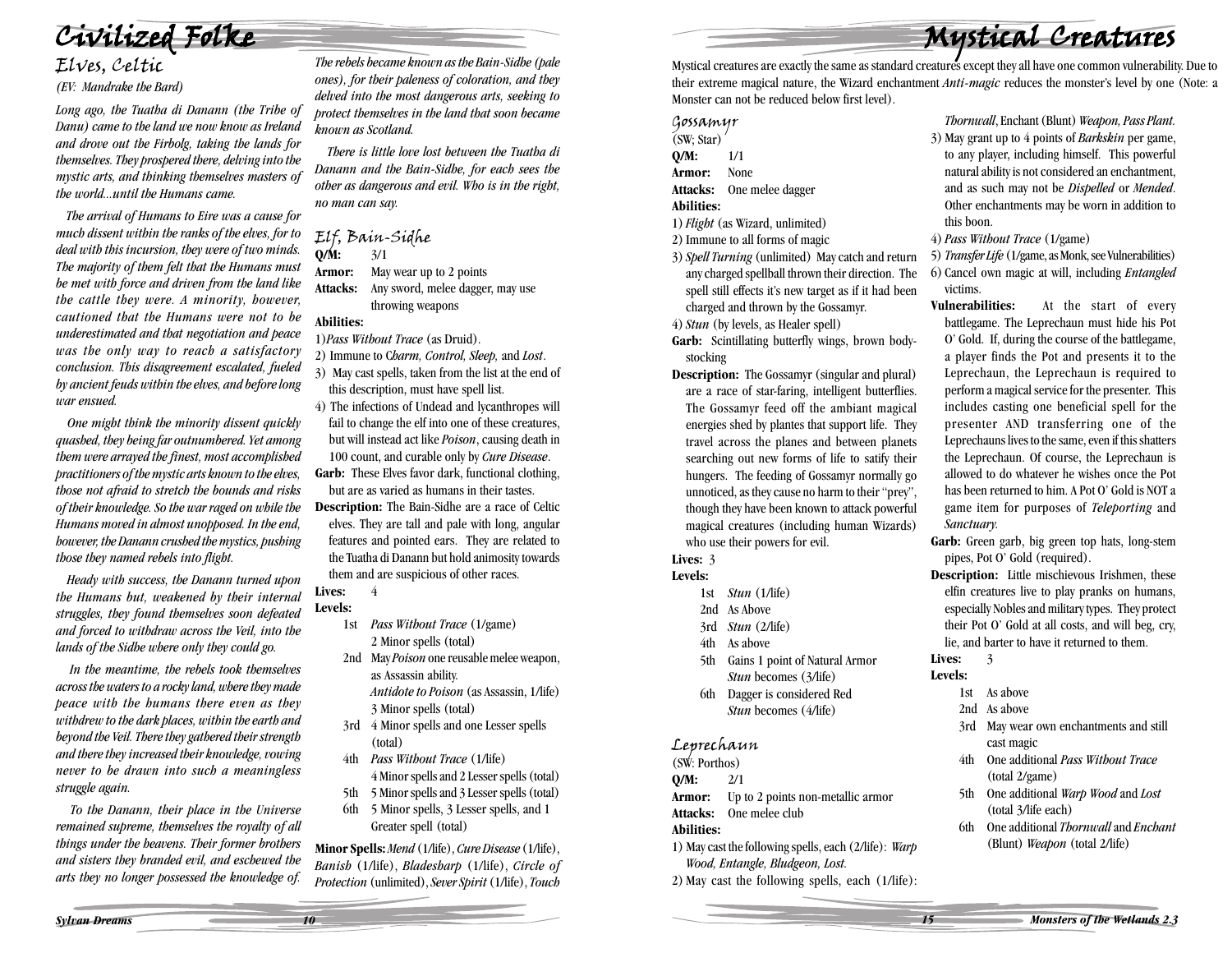

Tophat (MS: Draxkull Zeth Anthyontopia)

**Q/M:** 1/1

**Armor:** Up to 2 points, non-metallic

**Attacks:** Any one-handed melee weapon under 3' in length, throwing daggers

#### **Abilities:**

- 1)*Immune* to *Fear*, *Feeblemind*, all *Traps*, and *Curse*
- 2) *Tracking* (by levels, as Scout)
- 3) *<sup>H</sup>*i*de in Shadows* (as Thief, by levels)
- 4)*Steal Object* (as Thief, by levels)
- 5) *Hindrance* (as Thief, by levels)
- 6) May carry any enchantment except *Honor Duel and Emotion Control.*
- 7) *Hurl Insult* (by levels) By calling the name of any target within 50 feet, the Tophat may choose to Hurl an Insult. Insulted players are treated as if they had been *Feebleminded* (loss of all class abilities, Barbarians rush to attack) for a 30 count. Insulted players will always try to attack the Tophat, even to the point of running blindly into the ranks of the Tophat's team. Insults should be longer than 10 words, and be repeatable in polite company (if at all possible).
- **Vulnerabilities:** If, for any reason, a Tophat's top hat is stolen, removed, or destroyed, that Tophat will go *Berserk* (exactly like a Barbarian) until the hat is returned, recovered, or *Mended*. No other abilities may be used while *Berserk*.

Garb: The only REQUIRED garb is a tall, brightly colored top hat, like those seen at festivals and amusement parks. Otherwise, Tophats dress just like small humans.

**Description:** Tophats are a race of small, elfin humanoids that live in the forests and hills near human settlements. The Tophats are fearless as a species, as well as being practiced thieves and pickpockets. Tophats have a deep insight into the characters of most creatures and have developed *Hurling Insults* to an art form heretofore unheard of in the realms. The Tophat's love to steal good food, human jewelry, and worthless baubles as a rule, but will steal other items as it amuses them.

**Lives:** 4 **Levels:**

- 1st *Hurl Insult* (1/game) *Steal Object* (1/life) 2nd *Tracking* (1/game)
- *Hide in Shadows* (1/game) 3rd *Hurl Insult* (2/game)
- *Hindrance* (2/game) One additional life (total 5) 4th *Steal Object* (2/life)
- *Hide in Shadows* (1/life) 5th *Hurl Insult* (1/life)
- *Hindrance* (1/life) 6th *Tracking* (1/life)
	- One additional life (total 6)



#### *of Death* (1/game)

**Lesser Spells:** *Charm* (1/game), *Vorpal Weapon (*as Cleric, 1/game), *Teleport* (1/game), *Curse* (1game), *Flamewall* (1/game), *Summon Dead* (1/life), *Animation of the Dead* (l/game)

**Greater Spells:** *Lore* (1/game), *Doomsday* (1/ game), *Summoning* (1/game), *Transform* (1/game)

# New Elven Spells *Summoning*

T: Spell

M:monster garb

- I: Caster puts on monster garb and repeats "I summon thee from thy sleep"  $x10$
- E: Caster disappears and is replaced by an elemental (see *Dor Un Avathar,*

*7th Ed.*) of caster's choice. This effect lasts for 100 count, at which time the elemental disappears and the caster reappears. If the elemental is killed, the caster does not reappear until the end of the 100 count.

N: A *Banish* spell will effectively kill the elemental

#### *Animation of the Dead*

- T: Enchantment
- M:yellow cloth and monster garb
- I: touch recipient and repeat "I animate this corpse" x10, tie on cloth
- E: Recipient becomes a Zombie until destroyed and fights on the caster's team.
- N: May only be cast on a dead person. Affects all classes. Will be neutralized by any magic or ability that destroys Undead creatures or restores life to a dead person. Does not affect a players allotment of lives

# Elf, Tuatha Di Danann **Q/M:** 2/1

**Armor:** May wear up to 3 points, small shield **Attacks:** Bow (any size), any sword, melee dagger **Abilities:**

Civilized Folke

- 1) *Pass Without Trace* (as per Druid)
- 2) Immune to magics that *Charm, Control, Sleep*, or *Lost*
- 3) *Tracking* (as per Scout)
- 4) May cast the following spells according to levels: *Lost* (as Healer), *Mend* (as Healer), *Sleep* (as Healer), *Commune* (as Druid)
- 5) The infections of Undead and lycanthropes will fail to change the elf into one of these creatures, but will instead act like *Poison*, causing death in 100 count, and curable only by *Cure Disease.*

6) *Special Arrows* as an Archer (by levels)

> **Garb:** These Elves dress lightly, favoring natural colors and finery, but are as varied as humans in their tastes.

**Description:** The Tuatha di Danann are a noble race of Celtic elves. They are tall, with long angular features and pointed ears. They are very aristocratic in manner and tend to look down on other races.

**Lives:** 4

**Levels:**

- 1st *Pass Without Trace, Tracking* (1/game) *Lost, Mend, Sleep, Commune* (1/life)
- 2nd One *Stun Arrow* (as Archer*)* +1 damage with all arrows
- 3rd *Tracking* (1/life) One additional *Lost* (total 2/life)
- 4th *Pass Without Trace* (1/life) One additional *Sleep* (total 2/life)
- 5th One *Armor Piercing* arrow *Commune* (unlimited)
- 6th One additional *Pass Without Trace* (total 2/life)